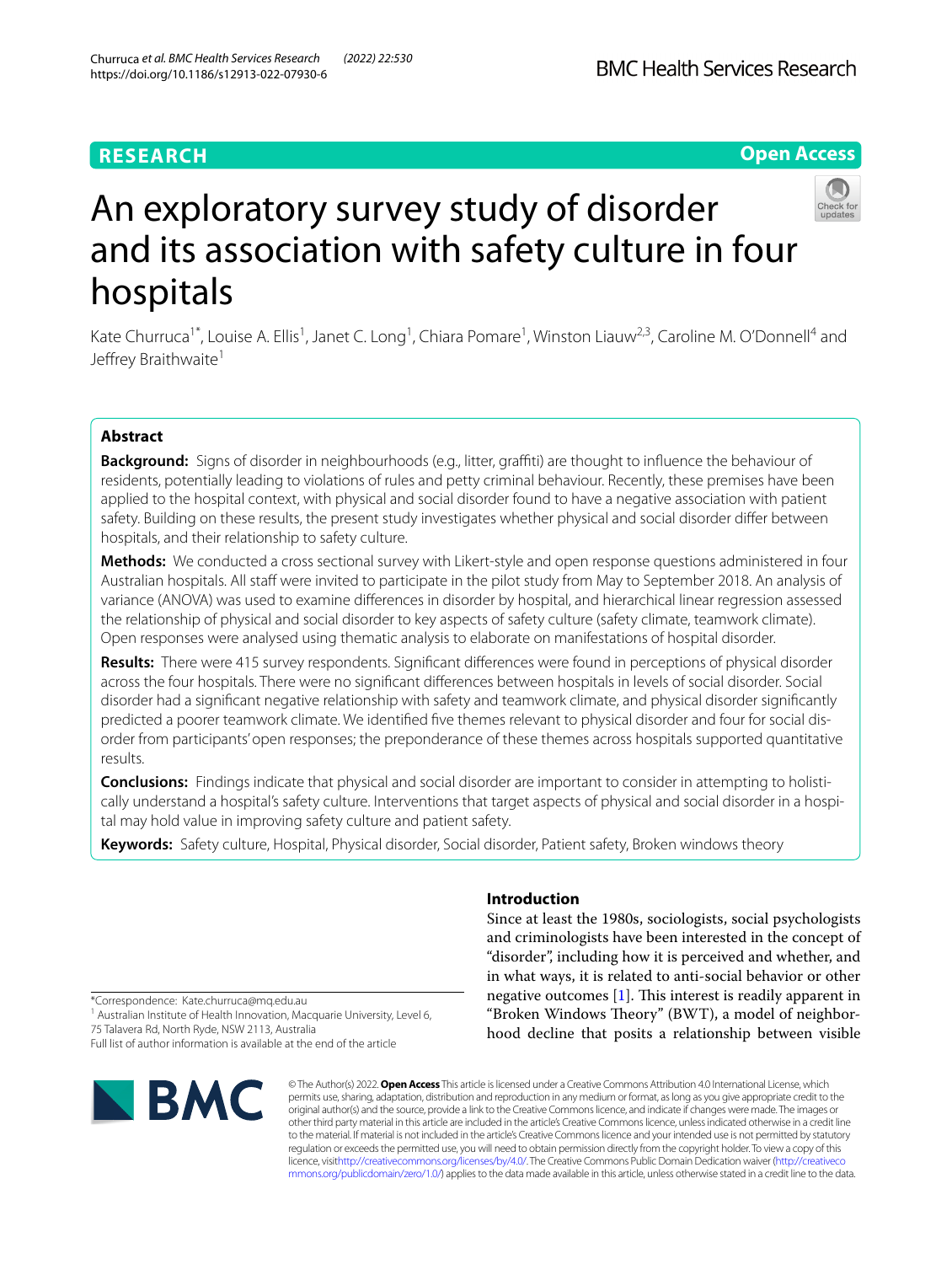signs of disorder, on the one hand, and petty criminal behaviour, on the other [[2\]](#page-8-1). Disorder is thought to signify a breakdown in social control; the kinds of incivilities or petty criminal behaviours that are tolerated in an area [\[3](#page-8-2), [4\]](#page-8-3). Testing this premise in feld experiments, Keuschnigg and Wolbring [[5\]](#page-8-4) showed that signs of disorder (e.g., litter) increase not only the likelihood of more littering, but also other violations of social norms (e.g., not helping others, stealing). The presence of neighborhood disorder has also been associated with poorer health, and anxiety and depression among residents [\[6](#page-8-5)].

In BWT research, it is common to mark a distinction between physical and social disorder. The former relates to the overall physical appearance of a neighbourhood, and includes the eponymous broken windows, vandalism, vacant housing, unkempt property, and litter, while social disorder more directly involves people's behaviour (e.g., harassment, teenage gangs, fghts, drug dealing) [\[4](#page-8-3), [7\]](#page-8-6). Over the years, two dominant approaches to measuring disorder have emerged, focusing either on structured observation by non-participant researchers, or by asking people who inhabit a space their perceptions of disorder using surveys [[8\]](#page-8-7). Researcher observation refects an "outsiders'" view on disorder, [[4\]](#page-8-3) while Hinkle and Yang [[8\]](#page-8-7) make the point that from its genesis BWT posited that people's *perceptions* of disorder infuence their behaviour and thereby crime.

Despite sustained interest in disorder, and its potential implications for understanding social behaviour, the concept has only been applied in a limited fashion to defned, less anonymous spaces like schools  $[9]$  $[9]$  or offices  $[10]$ . We identifed trends in health services research that suggest the concept of disorder has relevance to hospitals  $[11]$  $[11]$ . These include the tendency for deviations from rules to become normalized  $[12, 13]$  $[12, 13]$  $[12, 13]$  $[12, 13]$  $[12, 13]$  and the association between hospital staf's perceptions of their work area as cluttered and disorderly and their tendency to comply with safe work practices  $[14]$  $[14]$ . Based on these suggestions, we proposed that disorder may be an important construct to consider in hospitals, perpetuating a range of behaviours among staff with potential downstream effects on the quality and safety of care delivered to patients  $[11]$  $[11]$ . Although the concept of disorder is nascent in health services research, these ideas are now being considered [[15](#page-9-4)] .

Recently, we tested the validity of the disorder construct in hospitals  $[16]$ . From a survey of staff across four hospitals, we identifed a signifcant association between physical and social disorder and burnout, job satisfaction and perceptions of patient safety. While this highlights the promise in measuring disorder to "check the temperature" on a range of other important outcomes, the potential for disorder to act as a red fag is dependent on it showing some degree of variance between hospitals.

We also need to understand how perceptions of social and physical disorder may infuence safety in hospitals. Safety culture, comprising the shared values, norms and behaviours of staff in relation to patient safety, is a potential candidate in this regard. A link between collective perceptions of disorder and subsequent norms and behaviour related to rule-breaking and incivility is wellestablished within BWT  $[5]$  $[5]$ . The present study extends upon this point, and our other work on BWT, [[11](#page-9-0), [16](#page-9-5)] using additional data from the survey of four hospitals to examine whether perceptions of social and physical disorder impact staf's values, norms and behaviours specifcally related to patient safety. Supporting this possibility, one of the earliest surveys to assess safety culture in healthcare included the cleanliness and orderliness of the work environment as a dimension,  $[14]$  $[14]$  however this tool has largely been supplanted by other surveys [\[17](#page-9-6)]. Hence, while there is good evidence to suggest a relationship between safety culture and perceptions of disorder, much of this work is now decades old, does not assess both physical and social disorder, and does not look at disorder on a hospital-level.

We sought, therefore, to understand the features of physical and social disorder in hospitals and their association with safety culture. Accordingly, this study aimed to explore the concept of disorder in four hospitals through the following research questions:

- 1. Are there diferences between hospitals in the levels and manifestation of physical and social disorder, and if so, what are they?
- 2. Do perceptions of physical and social disorder significantly predict safety culture in hospitals?

#### **Hypotheses**

For research question 2, the following hypotheses were formulated:

H1. Physical and social disorder will have signifcant negative relationships with safety climate, the most central dimension of safety culture.

H2. Physical and social disorder will have signifcant negative relationships with teamwork climate, another key dimension of safety culture.

We based our hypotheses on accounts of BWT that focus on spreading norm violations, [[3\]](#page-8-2) where signs of the violation of social norms (e.g., litter near a "NO LITTER" sign) are thought to lead to further violations of the same and other norms [\[5](#page-8-4)]. Here norms include behaviours related to patient safety, professional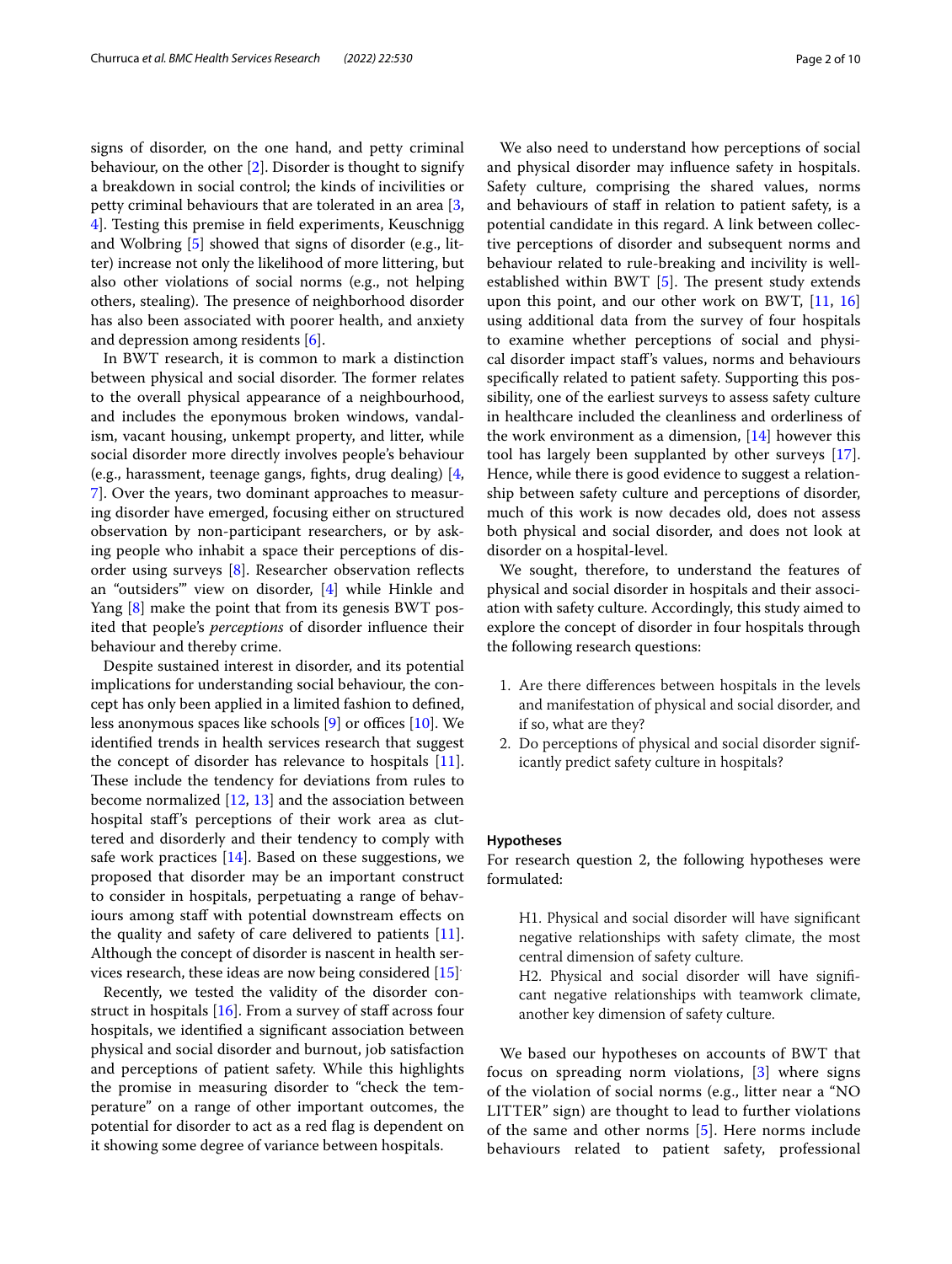conduct and teamwork, which can be classifed as injunctive norms within a hospital and part of its safety culture [\[3\]](#page-8-2).

# **Methods**

This was a multi-site survey study designed to pilot test associations between safety culture and disorder variables, and further explore their relationships using quantitative and qualitative data. We adopted a post-positivist paradigm for this analysis, one which assumes an objective social reality in which unobservable phenomena exist that explain the functions of observable events; our comprehension of these explanations is, however, always a subjective approximation  $[18, 19]$  $[18, 19]$  $[18, 19]$  $[18, 19]$ . The ethical conduct of this study was approved by South Eastern Sydney Local Health District (HREC ref no: 16/363). All participants implied their consent to participate by completing the survey after reading its front information page. Governance approvals to conduct the research were obtained for each site.

# **Sites**

Study sites were four major (>200 beds) public hospitals in metropolitan Australia selected based on broad similarity in the types of services offered (e.g., emergency department, intensive care, surgical, medical, aged care). The four hospitals are part of separate Local Health Districts in New South Wales.

#### **Participants and recruitment**

All clinical and non-clinical staf working at each of the four hospitals were invited to take part in the survey study. Recruitment invitations for the survey were sent to hospital staff via email distribution lists by partner investigators and fyers were also placed around the hospitals. Ethics approval and a lack of funding for this pilot study precluded more active recruitment strategies (e.g., promoting the survey directly on hospital wards), however, a target minimum of 100 respondents per hospital was set based on planned statistical analyses and in accordance with ethics approval from the South Eastern Sydney Local Health District's Human Research Ethics Committee. In recruitment materials, the study title was deliberately broad, and the description focused on "how staf perceive their workplace, including the physical orderliness of workspaces and the social environment". We thought this neutral language would be more inclusive of a potentially wider range of views and avoid overly-prescribing what the concept of social disorder should look like in a hospital given the study's exploratory aims.

### **Data collection**

The survey commenced with basic demographic questions, followed by quantitative closed response Likertstyle questions asking about perceptions of hospital social and physical disorder, and safety culture (strongly disagree  $=1$  to strongly agree  $=5$ ). The development of subscales measuring perceptions of physical and social disorder is described in greater detail in the validation study  $[16]$  $[16]$ . In brief, three items comprised the subscale for physical disorder, two were modifed from existing measures of physical disorder in neighbourhoods and schools [[9,](#page-8-8) [20\]](#page-9-9) and one we developed based on literature review. Three items made up the subscale for social disorder and were adapted from a study of dishonest workplace behaviours by Coyne and Bartram [\[21](#page-9-10)]; this measure was chosen because it was not about healthcare specifc (i.e., patient safety) violations, avoiding overlap with safety culture items. All items underwent a round of content validation by a sample  $(n=10)$  of nurses, doctors, hospital managers and health services researchers. The internal consistency reliability for both subscales was good (Cronbach's alpha=0.84 for physical disorder and 0.86 for social disorder) and, in the previous validation study, confrmatory factor analysis supported their structural validity [[16\]](#page-9-5).

We assessed safety culture using two subscales from the Safety Attitude Questionnaire (SAQ): the teamwork climate and safety climate subscales, each with six items  $[22]$  $[22]$  $[22]$ . These subscales are frequently used together in lieu of the full SAQ to reduce survey length and because they are most commonly associated with patient outcomes  $[23]$  $[23]$ . The survey also included qualitative open response questions to collect additional insights into the manifestation of disorder in hospitals. The first asked about perceptions of aspects of physical disorder in the hospital, and the second examined perceptions of aspects of social disorder in the hospital, but was phrased in a more accessible way (i.e., "behaviour of people in this hospital that negatively afect peace, cooperation and well-coordinated work") [[24](#page-9-13)]. Additional File [1](#page-8-10) provides all relevant survey questions. Survey responses were collected from the hospitals between May and September 2018. The survey was completed either on the online survey platform *Qualtrics* or in hardcopy.

### **Data analysis**

We performed two one-way analyses of variance (ANOVA) to test for diferences between the four hospitals in staf's perceptions of physical and social disorder. Hierarchical linear regressions were then conducted to determine the extent to which physical disorder and social disorder explained variation in both teamwork climate and safety climate. For each regression, we entered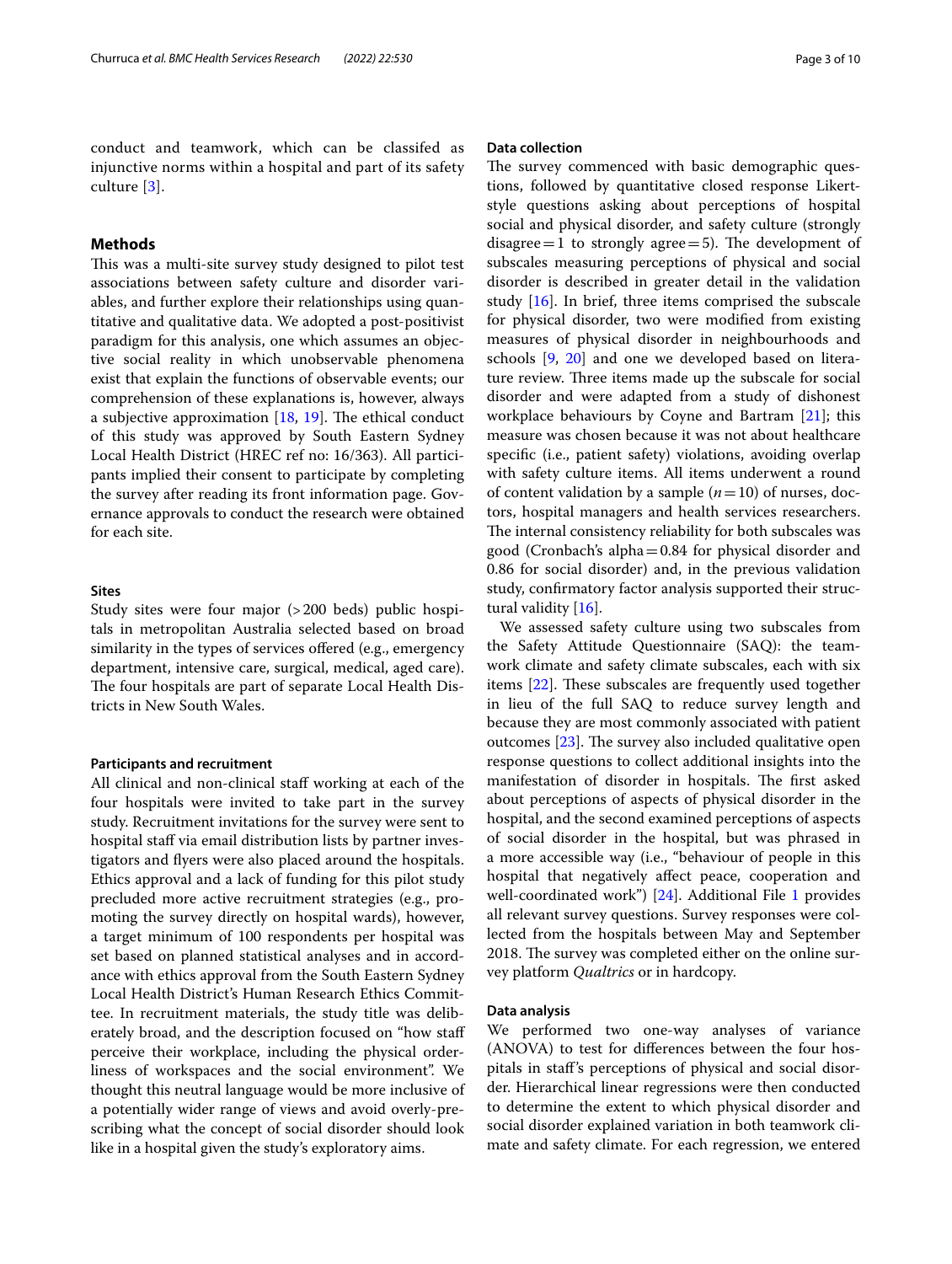hospital into the model at the frst block to determine the degree to which the hospital at which the respondent worked explained variance in their perceptions of the hospital culture (teamwork climate, safety climate). In the second block, physical and social disorder were entered simultaneously as predictors to determine the amount of variance in safety climate and teamwork climate they explained above and beyond variability in climate associated with the hospital the respondent worked at. To facilitate use of nominal predictors in the regression, we coded hospitals into dummy dichotomous variables with Hospital 1 acting as a reference group [[25](#page-9-14)]. Quantitative analyses were conducted in SPSS Statistics, Version 25  $[26]$ . The statistical threshold for all analyses was set at *p*<0.05.

We conducted a thematic analysis on open response questions to further explore manifestations of disorder across the four hospitals. Two authors (KC, CP) collaboratively developed draft coding frameworks for physical and social disorder based on literature [\[9](#page-8-8), [20](#page-9-9), [27\]](#page-9-16). Following familiarization with the data, we added further codes to ensure code categories adequately covered the content and meaning of all the responses. We discussed these categories with the research team then coded all responses to capture as many codes as were present in each response, with cross coding conducted to ensure consistency. Coded responses were aggregated according to conceptually related topics; they were interpreted thematically through analytical narratives,[\[28\]](#page-9-17) and comparisons between hospitals were

## <span id="page-3-0"></span>**Table 1** Characteristics of survey respondents by hospital

made quantitatively by comparing the proportion of responses focused on that theme at each site.

#### **Results**

Four hundred and ffteen people flled in the survey across the four hospitals. Hospitals varied in the number of respondents. Demographic characteristics of respondents are displayed in Table [1](#page-3-0). Means and standard deviations for disorder and safety culture variables by hospital are presented in Table [2.](#page-3-1) A subscale score was not calculated where a participant did not respond to every item, resulting in an average loss of 9.5% of respondents across the scales.

<span id="page-3-1"></span>**Table 2** Mean and standard deviation for each variable by hospital

| Hospital   | Physical<br>disorder <sup>a</sup> M<br>(SD) | Social<br>disorder M<br>(SD) <sup>a</sup> | Safety<br>climate M<br>(SD) <sup>b</sup> | <b>Teamwork</b><br>climate M<br>(SD) <sup>b</sup> |
|------------|---------------------------------------------|-------------------------------------------|------------------------------------------|---------------------------------------------------|
| Hospital 1 | 3.69(0.81)                                  | 2.16(0.95)                                | 3.60(0.73)                               | 3.73(0.73)                                        |
| Hospital 2 | 2.47(1.03)                                  | 2.32(0.98)                                | 3.62(0.60)                               | 3.72(0.74)                                        |
| Hospital 3 | 2.98 (0.89)                                 | 2.28(0.81)                                | 3.69(0.62)                               | 3.73 (0.69)                                       |
| Hospital 4 | 2.49(0.71)                                  | 2.02(0.63)                                | 3.54(0.62)                               | 3.76(0.45)                                        |
| Total      | 2.96(1.02)                                  | 2.22(0.89)                                | 3.63(0.64)                               | 3.73 (0.70)                                       |

a Response range is from 1-5 with higher scores indicating greater levels of perceived social/physical disorder

b Response range is from 1-5 with higher scores indicating stronger or more positive safety/teamwork climate

|                                                                      | Hospital 1 n (%) | Hospital 2 n (%) | Hospital 3 n (%) | Hospital 4 n (%) |
|----------------------------------------------------------------------|------------------|------------------|------------------|------------------|
| Sex                                                                  |                  |                  |                  |                  |
| Male                                                                 | 13(12.6)         | 29(24.4)         | 25 (17.2)        | 17(50)           |
| Female                                                               | 90 (87.4)        | 90(75.6)         | 120 (82.8)       | 17(50)           |
| Years at hospital                                                    |                  |                  |                  |                  |
| $<$ 1 year                                                           | 13(12.6)         | 13 (10.8)        | 15(10.4)         | 3(8.8)           |
| $1-2$ years                                                          | 21(20.4)         | 14(11.7)         | 11(7.6)          | 5(14.7)          |
| 3-5 years                                                            | 23(22.3)         | 33(27.5)         | 29(20.1)         | 4(11.8)          |
| 6-10 years                                                           | 16(15.5)         | 26(21.7)         | 39 (27.1)        | 10(29.4)         |
| $>11$ years                                                          | 30(29.1)         | 34 (28.3)        | 50 (34.7)        | 12(35.3)         |
| Role                                                                 |                  |                  |                  |                  |
| Admin/Clerical                                                       | 27(26)           | 14(11)           | 23(16)           | 2(6)             |
| Allied health professionals                                          | 21(20)           | 5(4)             | 31(21)           | $\mathbf 0$      |
| Management                                                           | 6(6)             | 7(6)             | 20(14)           | $\overline{0}$   |
| Physician/Medical officer                                            | 16(16)           | 9(7)             | 19(13)           | 30(88)           |
| Registered or enrolled Nurse                                         | 24(23)           | 68 (54)          | 36(25)           | 2(6)             |
| Other, including volunteers, scientists,<br>pharmacists, maintenance | 9(9)             | 22(18)           | 17(12)           | 0                |
| <b>Total</b>                                                         | 104              | 127              | 150              | 34               |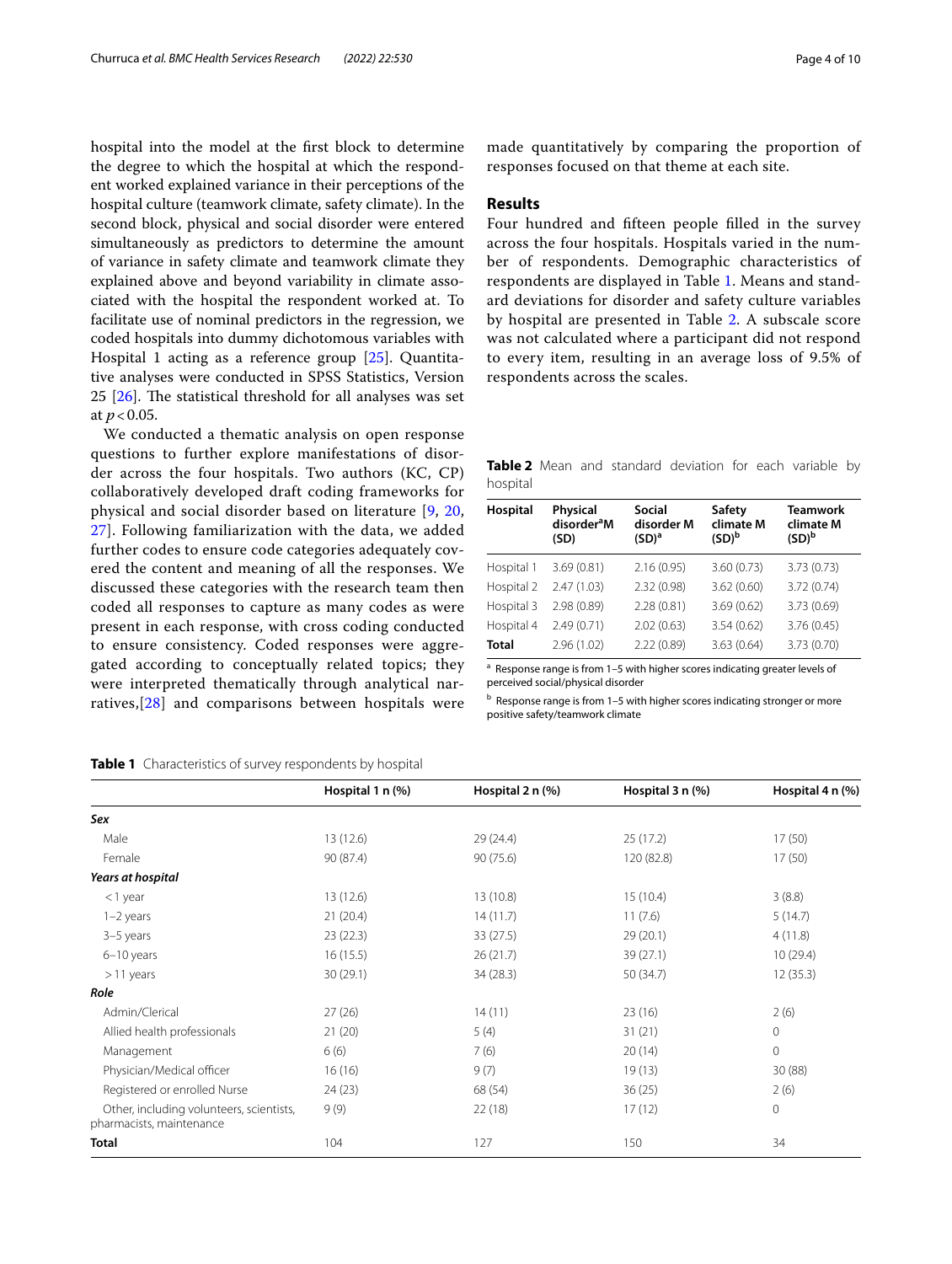# **Diferences between hospitals in perceptions of physical and social disorder**

Following data cleaning and the removal of mostly incomplete responses, there were 360 valid responses on the questions related to disorder. Using a one-way ANOVA, we identifed a signifcant diference among the four hospitals in levels of physical disorder (*F*(3,  $387$ )=36.59, *p*<0.001). However, there was no significant diference between hospitals in levels of perceived social disorder  $(F(3, 363)=1.07, p=0.362)$ . Due to the small sample size from Hospital 4 and the assumption of homogeneity of variance not being met, the Games-Howell post hoc comparison was used to examine diferences between hospitals. It showed that staff at Hospital 1 perceived signifcantly higher levels of physical disorder than those working at Hospital 2 ( $M_{Diff}$ =1.22,  $p$  < 0.001, 95% CI [0.90–1.54]), Hospital 3 ( $M_{Diff}$ =0.72, *p* < 0.001, 95% CI [0.43–1.01]), and Hospital 4 ( $M_{Diff}$ =1.20,  $p$  < 0.001, 95% CI [0.81–1.59]). Staf working at Hospital 3 also perceived signifcantly higher levels of physical disorder than those respondents from Hospital 2 ( $M_{Diff}=0.50$ ,  $p < 0.001$ , 95% CI [0.19–0.81]) and Hospital 4 ( $M_{Diff}$ =0.48,  $p$  < 0.001, 95% CI [0.10–0.87]).

# **Relationship of physical and social disorder to safety culture**

There were significant intercorrelations among disorder and safety culture variables, with correlations evaluated at the individual respondent level (see Table [3](#page-4-0)). Social and physical disorder were significantly positively correlated with each other, and both were negatively correlated with safety and teamwork climate scores. Safety and teamwork climate had a strong positive correlation.

# *The relationship of physical and social disorder to safety climate*

Using a hierarchical linear regression, we examined whether physical and social disorder predicted safety climate scores above and beyond the variance

<span id="page-4-0"></span>**Table 3** Correlation matrix of disorder and safety culture variables

| <b>Variables</b>     | <b>Social Disorder</b> | <b>Safety Climate</b> | <b>Teamwork</b><br>Climate |
|----------------------|------------------------|-----------------------|----------------------------|
| 1. Physical Disorder | .141a                  | $-133^{b}$            | $-139a$                    |
| 2. Social Disorder   |                        | $-399a$               | $-352$ <sup>a</sup>        |
| 3. Safety Climate    |                        | -                     | $774^{\circ}$              |
| 4. Teamwork Climate  |                        | -                     |                            |

<sup>a</sup> Significant at  $p < .01$  (2-tailed)

b Signifcant at *p*<.05 (2-tailed)

<span id="page-4-1"></span>

| Table 4 Hierarchical linear regression of safety climate |  |
|----------------------------------------------------------|--|
|----------------------------------------------------------|--|

|            |                                                                     |                |      | Unstandardized Standardized |                   |  |
|------------|---------------------------------------------------------------------|----------------|------|-----------------------------|-------------------|--|
| Block      | Variables                                                           | <b>SE</b><br>R |      | β                           | Sig               |  |
| 1-Hospital | $R^2 = 0.006$ , $F = 0.686$ [3, 363]                                |                |      |                             | .561              |  |
|            | Hospital $2^a$                                                      | .010           | .091 | .007                        | .913              |  |
|            | Hospital 3 <sup>ª</sup>                                             | .092           | .088 | .069                        | .297              |  |
|            | Hospital 4 <sup>a</sup>                                             | $-0.056$       | .136 | $-0.024$                    | .678              |  |
| 2-Disorder | $R^2 = 0.175$ , $\Delta R^2 = 0.169$ , $\Delta F = 36.726$ [5, 363] |                |      |                             | .000 <sup>b</sup> |  |
|            | Hospital 2 <sup>a</sup>                                             | $-.021$        | .093 | $-015$                      | .824              |  |
|            | Hospital 3 <sup>a</sup>                                             | .064           | .084 | .047                        | .452              |  |
|            | Hospital 4 <sup>ª</sup>                                             | $-166$         | .130 | $-0.071$                    | .202              |  |
|            | Physical Dis-<br>order                                              | $-060$         | .034 | $-0.095$                    | .084              |  |
|            | Social Disorder                                                     | $-281$         | .035 | -.389                       |                   |  |

<sup>a</sup> Hospital 1 was the reference group

b Signifcant at *p*<.001

accounted for by hospital (see Table [4\)](#page-4-1). In the model, Hospitals 2–4 were entered in Block 1, with Hospital 1 acting as the reference group. This accounted for a nonsignificant amount of the variance in safety climate. With the addition of physical and social disorder at Block 2, the model accounted for a significant 17.5% of the variance in safety climate  $(p < 0.001)$ . However, only social disorder was a significant unique predictor of safety climate, with higher levels of social disorder associated with lower levels of safety climate, providing partial support to H1.

# *The relationship of physical and social disorder to teamwork climate*

We ran a second hierarchical linear regression to assess the extent to which physical and social disorder predicted teamwork climate scores once hospital was taken into consideration. Hospitals 2–4 were entered at Block 1, with Hospital 1 once again the reference group (see Table [5](#page-5-0) for results). The hospital in which respondents worked at did not significantly predict their perceptions of teamwork climate. When physical and social disorder were added at Block 2, the model accounted for a significant 13.5% of the variance in teamwork climate (*p* < 0.001). Both physical and social disorder significantly contributed to the prediction of teamwork climate; the associations were negative, providing support for H2.

### **Qualitative results**

Around half of survey participants (*n*=210, 50.6%) provided at least one response to the open ended questions. Themes are discussed below for the responses to physical and social disorder questions.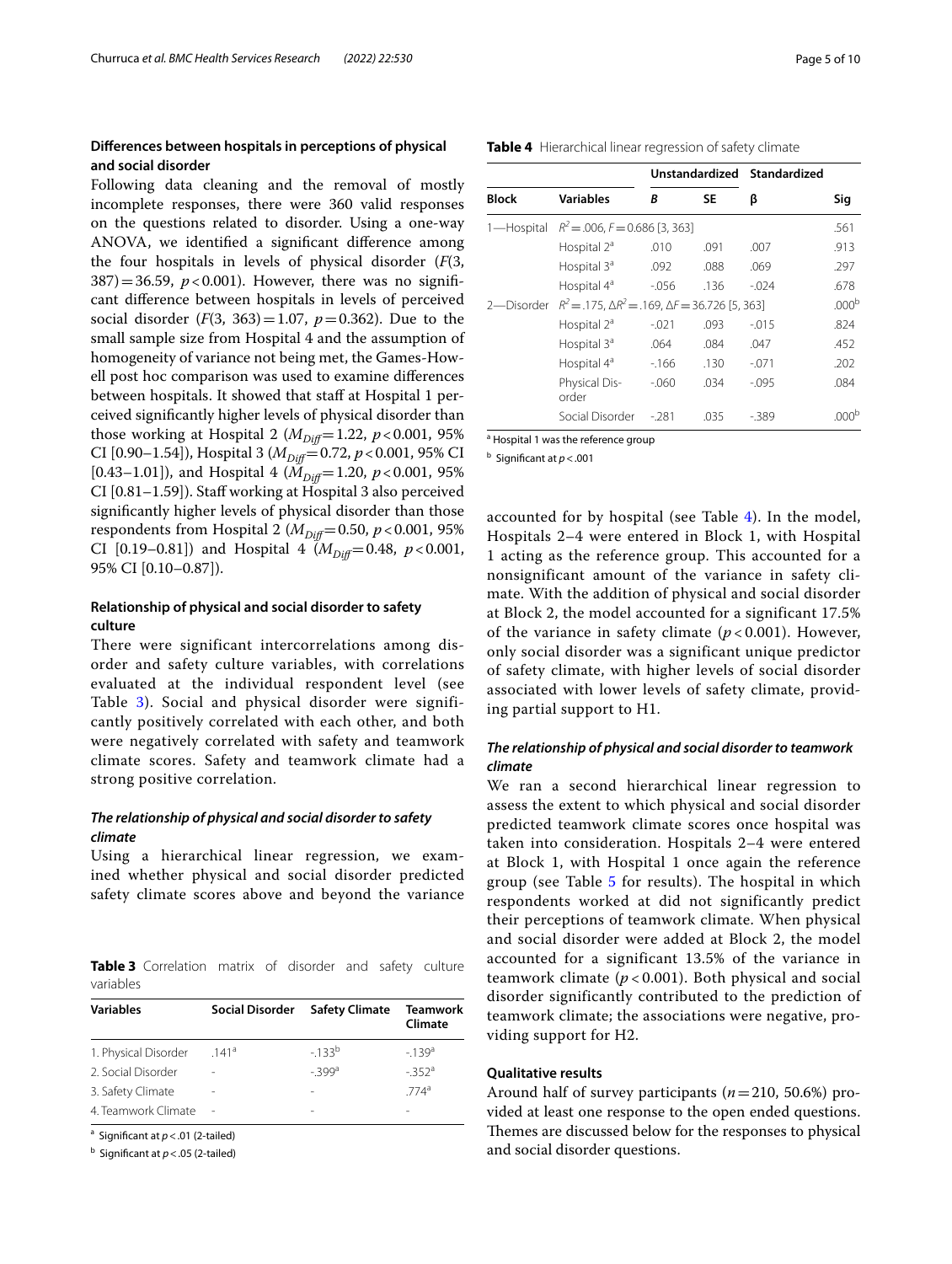<span id="page-5-0"></span>**Table 5** Hierarchical linear regression of teamwork climate

|                                                                                 |                                   |          |      | Unstandardized Standardized |                   |
|---------------------------------------------------------------------------------|-----------------------------------|----------|------|-----------------------------|-------------------|
| <b>Block</b>                                                                    | <b>Variables</b>                  | R        | SE   | β                           | Sig               |
| 1-Hospital                                                                      | $R^2 = 0.000, F = 0.016$ [3, 366] |          |      |                             | .997              |
|                                                                                 | Hospital $2^a$                    | $-.007$  | .098 | $-.004$                     | .946              |
|                                                                                 | Hospital 3 <sup>ª</sup>           | $-0.015$ | .095 | $-.010$                     | .876              |
|                                                                                 | Hospital 4 <sup>ª</sup>           | .012     | .145 | .005                        | .936              |
| $R^2 = .135$ , $\Delta R^2 = .135$ , $\Delta F = 28.237$ [5, 366]<br>2-Disorder |                                   |          |      |                             | .000 <sup>c</sup> |
|                                                                                 | Hospital $2^a$                    | $-.061$  | .103 | $-.040$                     | .554              |
|                                                                                 | Hospital 3 <sup>ª</sup>           | $-0.056$ | .093 | $-0.38$                     | .548              |
|                                                                                 | Hospital 4 <sup>a</sup>           | $-117$   | .142 | $-.047$                     | .411              |
|                                                                                 | Physical Dis-<br>order            | $-.080$  | .038 | $-117$                      | .037 <sup>b</sup> |
|                                                                                 | Social Disorder                   | $-263$   | .039 | - 336                       | 000 <sup>c</sup>  |

<sup>a</sup> Hospital 1 was the reference group

b Signifcant at *p*<.05

c Signifcant at *p*<.001

### *Physical disorder*

For the open response question on physical disorder, we identifed fve themes with a number of subthemes sum-marized in Table [6](#page-5-1). The most common theme across hospitals, and particularly in Hospital 1 and Hospital 3, was *long term and structural issues*. This included *clutter and insufficient space for work*, with staff at Hospital 1 reporting "a lack of equipment storage areas" and workspaces "not fit for purpose". It was further reflected in *building maintenance* issues*,* such as the mismatch between new and old parts of the same hospital ("new build has left original buildings looking more tired and in need of

update", Hospital 3) and a general sense of poor maintenance: "old building, chaotic layout, lack of maintenance" (Hospital 4), "walls need painting, refurb-very old" (Hospital 3). Finally, a small number of respondents mentioned *aesthetic issues,* like "tatty décor" (Hospital 3).

Respondents, especially at Hospital 1 and Hospital 2, highlighted that staff behaviour contributed to hospital physical disorder (*human behaviour and day-to-day issues*). The notion that *human behaviour contributes to physical disorder*, particularly through poor *day-to-day upkeep* included staff not cleaning up ("lack of garbage collection", Hospital 1) and a general sense that "no one cares about the physical workspace; there is no sense of ownership when it comes to keeping it tidy" (Hospital 2). Besides cleaning, numerous respondents described *disorganized or unprofessional hospital work practices* (e.g., not storing trolleys or computer-on-wheels appropriately). These could sometimes impact patients: "People sharing office space and having no responsibility to tidy up papers … can include confdential patient information" (Hospital 3).

Particularly in Hospital 2, staff linked these problems to *resourcing issues,* such as *inadequate equipment* and *insufficient time and resources for tidiness:* "Lack of time to tidy after end of clinic day" (Hospital 2). These responses implied tidiness was less of a priority than clinical care, however, some respondents linked physical disorder to potential *risks to patients*: "kitchen areas are not cleaned to a standard that would prevent transferring bacteria/infections" (Hospital 1), "Staf leaving mess and expecting it to be "picked up" by others … can border on an infection control risk at times" (Hospital 2). As

<span id="page-5-1"></span>**Table 6** Number of times themes and codes related to physical disorder in hospitals were reflected in participant responses

| <b>Themes and subthemes</b>                               | Hospital 1 | <b>Hospital 2</b> | Hospital 3 | Hospital 4   | <b>Total</b> |
|-----------------------------------------------------------|------------|-------------------|------------|--------------|--------------|
|                                                           | Count (%)  | Count $(\%)$      | Count (%)  | Count $(\%)$ | Count $(\%)$ |
| Long term and structural issues                           | 26(55.3)   | 24(41.3)          | 42 (68.8)  | 5(55.6)      | 97 (55.4)    |
| Clutter and insufficient space for work                   | 21(44.7)   | 19 (32.7)         | 35(57.3)   | 5(55.6)      | 80 (45.7)    |
| Building maintenance                                      | 10(21.3)   | 7(12.1)           | 15(24.5)   | 2(22.2)      | 34 (19.4)    |
| Aesthetics                                                | 1(2.1)     | 3(5.2)            | 4(6.6)     | 0(0.0)       | 8(4.5)       |
| Human behaviour and day-to-day issues                     | 25(53.2)   | 30(51.7)          | 24 (39.3)  | 2(22.2)      | 81 (46.3)    |
| Human behaviour contributes to physical disorder          | 21(44.7)   | 20(34.5)          | 19(31.1)   | 1(11.1)      | 61(34.9)     |
| Day-to-day upkeep                                         | 13 (27.7)  | 19 (32.8)         | 13(21.3)   | 1(11.1)      | 46 (26.2)    |
| Disorganised and unprofessional hospital work practices   | 9(19.1)    | 7(12.1)           | 13(21.3)   | 1(11.1)      | 30(17.1)     |
| <b>Resourcing issues</b>                                  | 8(17.0)    | 16(25.6)          | 6(9.8)     | 1(11.1)      | 31 (17.7)    |
| Inadequate equipment                                      | 3(6.4)     | 9(15.5)           | 4(6.6)     | 0(0.0)       | 16(9.1)      |
| Insufficient time and resources for tidiness              | 6(12.7)    | 7(12.1)           | 2(3.3)     | 1(11.1)      | 16(9.1)      |
| Risks to patients                                         | 5(10.6)    | 1(1.7)            | 2(3.3)     | 0(0.0)       | 8(4.5)       |
| Positive perceptions of the hospital physical environment | 1(2.1)     | 2(3.4)            | 1(1.6)     | 0(0.0)       | 4(2.3)       |
| Total number of responses                                 | 47         | 58                | 61         | 9            | 175          |

% based on proportion of participants answering this question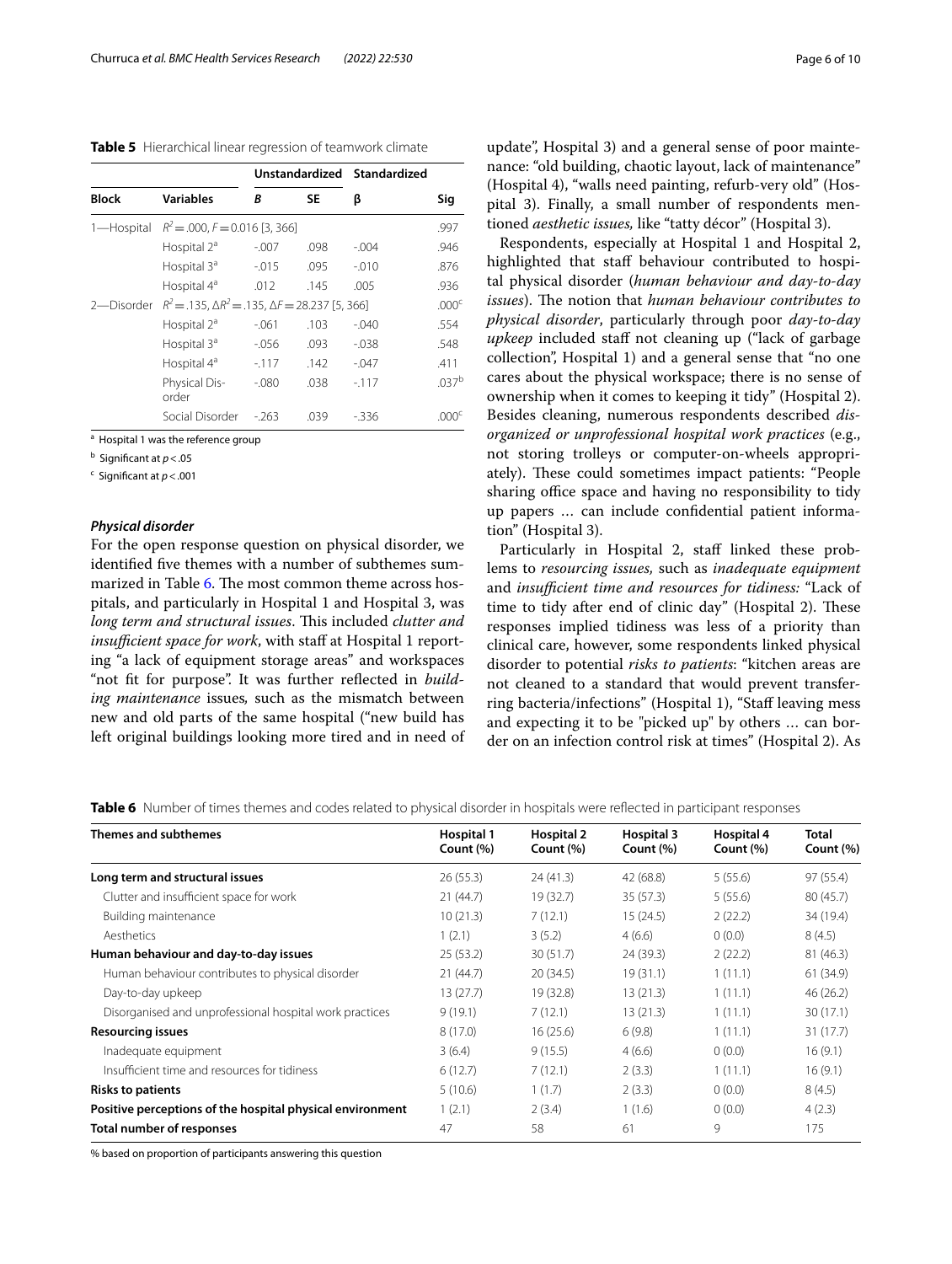the fnal theme, a very small number of participants also reported *positive perceptions of the hospital physical environment,* that "all areas are clean and tidy" (Hospital 3).

# *Social disorder*

We identifed four broad themes from the 166 responses to the question tapping social disorder; these are sum-marized in Table [7](#page-6-0). A small proportion of participants described *positive perceptions of the social environment* at their hospital, that staff were "very caring of their patients, very polite" (Hospital 2) and there was a "good culture" (Hospital 1). On the negative side, numerous aspects of the *organisational culture* were cited as issues across the four hospitals, such as *self-interest and poor accountability* in which respondents described that irresponsible or "selfsh" staf behaviour was not corrected and there was little incentive for good behaviour. *Leadership issues* were also mentioned: "too many people fail to take a bit of extra effort to complete a task ... managers do not seem to be concentrating on their staf, but are ensuring that surveys are completed (which can be measured) versus actually delivering nursing care" (Hospital 2). Culture issues also encompassed *poor collaboration,* such as a "general lack of communication, overall lack of collaboration and openness" (Hospital 3), and, less frequently, *resistance to change* and a *punitive environment with the inability to speak up*. *Not following hospital rules and values*, both by consumers ("relatives who will not comply with the 2 visitors at a time policy which creates noise, and overcrowding afecting other patient in the [shared] room") and staff ("There has been stealing of food from the communal fridge") was more common in the answers from Hospital 1.

*Incivility, disrespect and abuse,* including *"*anti-social behaviour, manipulative, self-centred behaviour" (Hospital 1) and the "obstructive nature of other nurses/ staf" (Hospital 2), were touched upon by approximately a third of participants. A higher proportion of these responses were from hospitals 1 and 2. Respondents also mentioned a range of *challenges of working in a hospital,* such as *workload, understaffing and other constraints*: "no education provided to workers" (Hospital 4), "unusable equipment" (Hospital 4), "staff shortages" (Hospital 1). *Workspace and layout issues* such as *noise* and lack of privacy common in an "open-plan work area" (Hospital 1) were also reported. The specific challenges of working with patients and relatives ran across numerous responses (*patient/relative involvement)*. Lastly, a few participants at each of the hospitals reported *problematic work processes and tools*, for example, "Too much emphasis on getting things done for hospital inspections (e.g., for hospital accreditation)" (Hospital 1), or the inappropriate "focus on time based KPIs [key performance indicators]" (Hospital 4).

## **Discussion**

Following interest in using BWT to explain the infuence of the environment on human behaviour in healthcare organizations, our study explored how disorder manifests across hospitals and its association with safety culture. Using a validated measure of hospital disorder, we found signifcant diferences in perceived physical disorder

<span id="page-6-0"></span>**Table 7** Number of times themes and subthemes related to social disorder in hospitals were reflected in participant responses

| <b>Themes and subthemes</b>                             | Hospital 1<br>Count (%) | <b>Hospital 2</b><br>Count (%) | Hospital 3<br>Count (%) | Hospital 4<br>Count (%) | <b>Total Count %</b> |
|---------------------------------------------------------|-------------------------|--------------------------------|-------------------------|-------------------------|----------------------|
| Organisational culture issues                           | 26(61.9)                | 26(52.1)                       | 37(61.7)                | 10(71.4)                | 99 (59.6)            |
| Self-interest and poor accountability                   | 7(16.7)                 | 12(24.0)                       | 15(27.3)                | 4(28.6)                 | 38 (22.9)            |
| Leadership issues                                       | 8(19.0)                 | 10(20.0)                       | 12(20.0)                | 4(28.6)                 | 34 (20.5)            |
| Poor collaboration                                      | 11(26.9)                | 5(10.0)                        | 10(16.7)                | 7(50.0)                 | 33 (19.9)            |
| Not following hospital rules and values                 | 9(24.4)                 | 4(8.0)                         | 4(6.7)                  | 2(14.3)                 | 19(11.4)             |
| Resistance to change                                    | 0(0.0)                  | 3(6.0)                         | 5(8.3)                  | 2(14.3)                 | 10(6.0)              |
| Punitive environment with the inability to speak up     | 4(9.5)                  | 1(2.0)                         | 1(1.7)                  | 2(14.3)                 | 8(4.8)               |
| Incivility, disrespect and abuse                        | 18 (42.9)               | 19 (38.0)                      | 13(21.7)                | 3(21.4)                 | 53 (31.9)            |
| Challenges in hospital work                             | 7(16.7)                 | 13(26.0)                       | 12(20.0)                | 4(28.6)                 | 36(21.7)             |
| Workspace and layout issues including clutter and noise | 2(4.7)                  | 2(4.0)                         | 4(6.7)                  | 0(0.0)                  | 8(4.8)               |
| Problematic work processes and tools                    | 2(4.7)                  | 1(2.0)                         | 2(3.3)                  | 1(7.1)                  | 6(3.6)               |
| Workload, understaffing and other constraints           | 2(4.7)                  | 6(12.0)                        | 7(11.7)                 | 3(21.4)                 | 18 (10.8)            |
| Patient/Relative involvement                            | 3(7.1)                  | 4(8.0)                         | 1(1.7)                  | 0(0.0)                  | 8(4.8)               |
| Positive perceptions of the social environment          | 2(4.7)                  | 2(4.0)                         | 2(3.3)                  | 0(0.0)                  | 6(3.6)               |
| <b>Total number of responses</b>                        | 42                      | 50                             | 60                      | 14                      | 166                  |

% based on proportion of participants answering this question for each hospital and overall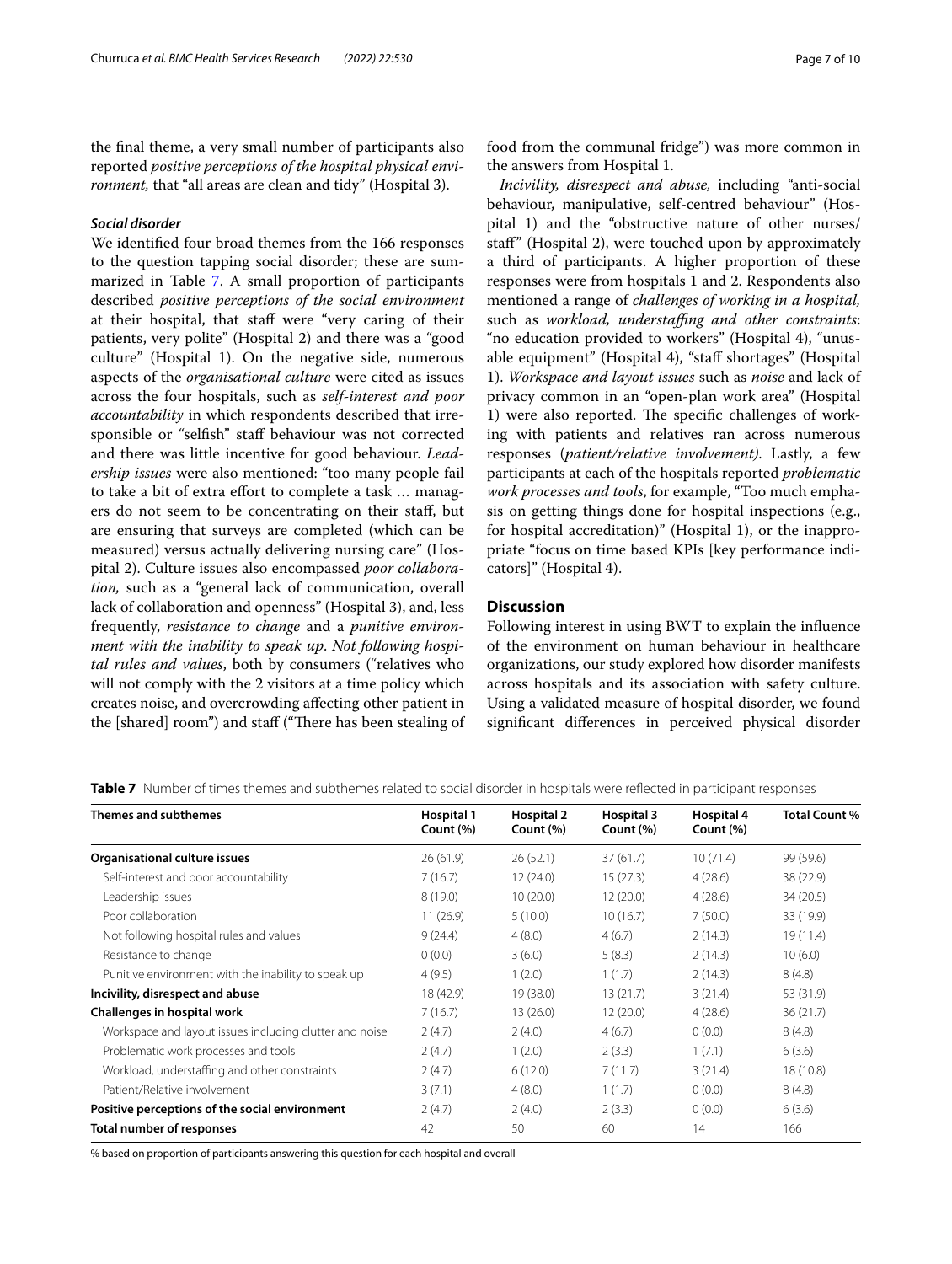between hospitals, but no signifcant diferences in levels of social disorder.

Qualitative fndings also suggested variability between hospitals in the degree and types of disorder present; these results elaborated further on manifestations of disorder, indicating the potential for physical disorder to afect patient care through poor infection control or risks to confdentiality, and demonstrating the impact interpersonal issues like incivility and poor accountability have on hospital staf's capacity to work efectively. Indeed, many of the additional features of physical disorder reported in open responses—neglect of building maintenance, poor day-to-day upkeep and clutter—have been recognized as potential hazards to hospital quality and safety in the research literature [\[29\]](#page-9-18). Additional features of social disorder highlighted by our qualitative analysis, such as incivility and abuse, have been found to negatively afect patient care, [\[30](#page-9-19)[–33](#page-9-20)] and suggest a different way in which social disorder could be operationalised in hospitals. In this vein, in 2003, Hesketh, Duncan [[34\]](#page-9-21) advanced BWT as an explanation for violence among hospital staff and patients.

From the multiple regression analyses, we found that social disorder signifcantly predicted a hospital's safety climate, and both physical and social disorder were signifcant predictors of teamwork climate. In all instances, higher levels of disorder were associated with lower levels of safety or teamwork climate. The significant relationship between social disorder and both teamwork and safety climate aspects of safety culture highlights the negative effect that staff rule breaking has on the prioritisation of patient safety and capacity to work together within hospitals. This extends research finding a relationship between safety culture and compliance with, and participation in, patient safety behaviour, [\[35](#page-9-22)] highlighting that safety culture is related to perceptions of whether other staf comply with general workplace behaviour (e.g., late to shift).

In our study, physical disorder predicted teamwork, but not safety climate. Perhaps the reason for this is that the items forming the physical disorder subscale do not as directly address violation of norms as the social disorder items; they arguably more highlight hospital neglect. The relationship between physical disorder and teamwork climate is supported by literature on environmental design, which demonstrates how the layout, design and other physical features of the hospital impact the capacity for communication and collaboration [[36\]](#page-9-23).

## **Implications**

Our research underscores the value of considering disorder when seeking to understand safety and quality in hospitals. Physical disorder, while not directly related to safety climate, may afect teamwork and thereby patient safety. It also showed a greater, more consistent degree of variance across hospitals in our study than social disorder. While it is not easy to refurbish a hospital—this comes with its own host of challenges [\[37](#page-9-24)]—the physical environment is more amenable to direct intervention than an organisation's culture [\[38](#page-9-25)].

Our fndings indicate that social disorder infuences safety and teamwork climate, both of which are important determinants of the safety and quality of care provided to patients in hospitals. However, we should be wary of taking the kind of "zero-tolerance" approach to hospital staff "slacking off" or "disregarding rules" as was applied to petty crimes in neighbourhoods of New York City during the 1990s [\[39](#page-9-26)]. Evidence is not persuasive that such strategies are effective,  $[40]$  $[40]$  and they may result in the unfair targeting of groups with less power (e.g., cleaners, junior nurses), as they did in neighbourhoods.

Research on BWT in neighbourhoods has in more recent times utilised an experimental study design to examine the social processes underpinning the spread of disorder  $[3, 41]$  $[3, 41]$  $[3, 41]$  $[3, 41]$ . However, any such intervention is probably not appropriate in the busy, pressurised and high-stakes environment of hospitals. Another starting point might be a quality improvement project that aims to create a more orderly and organised workplace, and encourages staff to contribute to this. This could include a range of implementation strategies such as engaging leadership, and utilising champions to model best practice in following rules, negotiating when to take breaks, and time management (i.e., aspects of social order) [\[42](#page-9-29)]. Indeed, respected senior fgures have been shown to have an important role in perpetuating norms in healthcare, such as those related to hand hygiene  $[43]$  $[43]$ . This intervention could be evaluated for impacts on group cohesion, teamwork, safety culture and patient safety, as well as on specifc behavioural norms.

Conceptually, despite the open response questions separately probing aspects of physical and social disorders, respondents did not readily diferentiate between the two; they linked physical disorder to human behaviour, and highlighted workspace issues as affecting staff actions. Similar to the application of BWT in neighbourhoods,[\[4,](#page-8-3) [7](#page-8-6)] there is a degree of overlap between physical and social disorder in hospital [\[16\]](#page-9-5). Furthermore, staff explained some instances of disorder as due to limited time and being understafed, which implied day-to-day upkeep (e.g., cleaning, putting equipment away) was traded off in favor of provision of services to patients [[44](#page-9-31)]. In this sense, disorder may be an indicator of broader issues related to the resourcing of hospitals rather than an issue in itself, which mirrors one perspective on neighborhood disorder that links it and crime to structural constraints such as economic inequality [\[45\]](#page-9-32).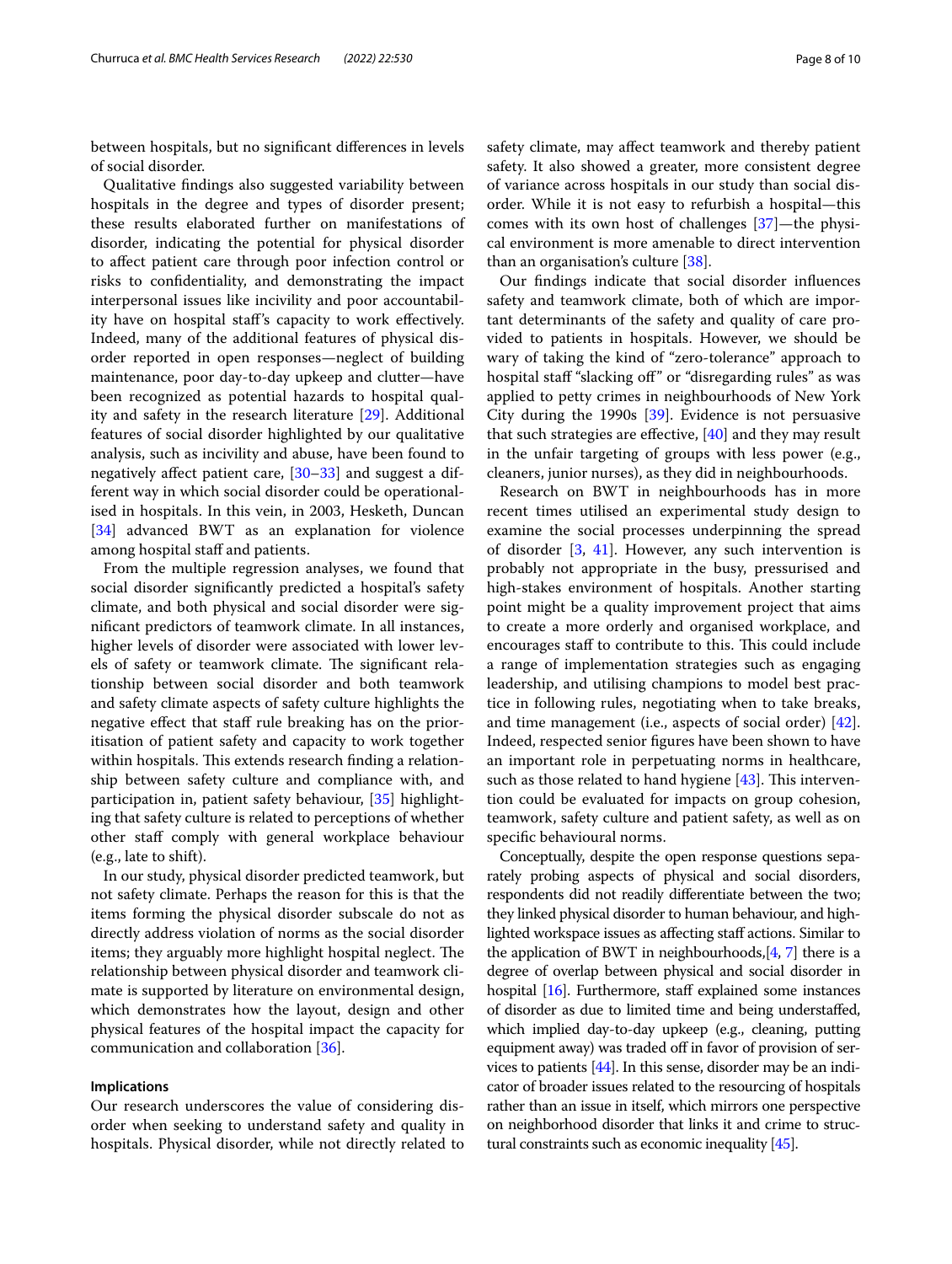# **Strengths and limitations**

The utilisation of qualitative analyses to further explore, corroborate and extend upon quantitiative fndings was a strength of this study, one that has expanded our understanding of the potential impacts of disorder on hospital work. We also used validated scales to assess the constructs of disorder [\[16\]](#page-9-5) and safety culture [[22\]](#page-9-11). A limitation was the limited sample from each hospital and the comparably low response for one; this did not preclude fnding signifcant associations among variables to support most of our hypotheses. Drawing from our fndings, larger scale research may be designed to determine the generalisability of relationships among disorder and safety culture constructs. Any future survey research might use more active approaches to recruitment, rather than reliance upon passive strategies (i.e., emails and fyers), which were not as able to capture responses from time poor clinical staf working on wards and away from computers. Missing data was also an issue in the calculation of subscales because in accordance with the ethical principle of respect, we did not compel participants to respond to every question. While our analysis relied exclusively upon self-reported data, we do not see this as a limitation; literature indicates that individuals' perceptions of disorder are more important in understanding the link between disorder and behaviour, than, for example, researcher observations [[8](#page-8-7)].

# **Conclusion**

This study explored manifestations of disorder in hospitals, and the association of physical and social disorder with aspects of hospital safety culture. Through a survey of staff across four hospitals, we identified significant diferences between hospitals in staf's perceptions of physical disorder that were corroborated by themes in qualitative open responses. We also found a signifcant association between social disorder and safety climate, and between physical and social disorder and teamwork climate. These results provide further evidence to support the premise that disorder is important to consider in attempting to understand and improve quality and safety in hospitals.

#### **Abbreviations**

BWT: Broken windows theory; CI: Confdence interval; SAQ: Safety Attitudes Questionnaire.

#### **Supplementary Information**

The online version contains supplementary material available at [https://doi.](https://doi.org/10.1186/s12913-022-07930-6) [org/10.1186/s12913-022-07930-6](https://doi.org/10.1186/s12913-022-07930-6).

<span id="page-8-10"></span>**Additional fle 1.**

#### **Acknowledgements**

None.

#### **Authors' contributions**

JB conceived of the project. KC and LAE designed the study. Together with CP and JCL, they collected and analysed the data. WL and CO'D facilitated data collection and contributed to the interpretation of results. KC drafted the manuscript. All authors critically revised the manuscript and approved the final version.

#### **Funding**

This work was supported by the NHMRC Partnership Centre in Health System Sustainability (Grant ID 9100002) and an NHMRC Investigator Grant APP1176620 awarded to JB.

#### **Availability of data and materials**

The data analysed during the current study are not publicly available due to ethical restrictions, but are available from the corresponding author on reasonable request and with appropriate ethics approval.

#### **Declarations**

#### **Ethics approval and consent to participate**

The ethical conduct of this study was approved by South Eastern Sydney Local Health District's Human Research Ethics Committee (HREC ref no: 16/363). All participants provided informed consent to take part in this survey and the research was carried out in accordance with the Declaration of Helsinki.

#### **Consent for publication**

Not applicable.

#### **Competing interests**

The authors declare that they have no competing interests**.**

#### **Author details**

<sup>1</sup> Australian Institute of Health Innovation, Macquarie University, Level 6, 75 Talavera Rd, North Ryde, NSW 2113, Australia. <sup>2</sup>St George Hospital, Kogarah, NSW, Australia. <sup>3</sup>University of New South Wales, Kensington, NSW, Australia.<br><sup>4</sup>Blacktown and Mt Druitt Hospital Blacktown, NSW, Australia. <sup>4</sup>Blacktown and Mt Druitt Hospital, Blacktown, NSW, Australia.

Received: 16 December 2021 Accepted: 7 April 2022 Published online: 21 April 2022

#### **References**

- <span id="page-8-0"></span>1. Kubrin CE. Making order of disorder: a call for conceptual clarity. Criminol Public Policy. 2008;7(2):203–13.
- <span id="page-8-1"></span>2. Wilson JQ, Kelling GL. Broken windows: the police and neighborhood safety. Atl Mon. 1982;211:29–38.
- <span id="page-8-2"></span>3. Keizer K, Lindenberg S, Steg L. The spreading of disorder. Science. 2008;322(5908):1681–5.
- <span id="page-8-3"></span>Ross CE, Mirowsky J. Disorder and decay: the concept and measurement of perceived neighborhood disorder. Urban Af Rev. 1999;34(3):412–32.
- <span id="page-8-4"></span>5. Keuschnigg M, Wolbring T. Disorder, social capital, and norm violation: three feld experiments on the broken windows thesis. Ration Soc. 2015;27(1):96–126.
- <span id="page-8-5"></span>6. Hill TD, Ross CE, Angel RJ. Neighborhood disorder, psychophysiological distress, and health. J Health Soc Behav. 2005;46(2):170–86.
- <span id="page-8-6"></span>7. Perkins DD, Meeks JW, Taylor RB. The physical environment of street blocks and resident perceptions of crime and disorder: Implications for theory and measurement. J Environ Psychol. 1992;12(1):21–34.
- <span id="page-8-7"></span>8. Hinkle JC, Yang S-M. A new look into broken windows: what shapes individuals' perceptions of social disorder? J Crim Justice. 2014;42(1):26–35.
- <span id="page-8-8"></span>9. Plank Stephen B, Bradshaw Catherine P, Young H. An application of "Broken-Windows" and related theories to the study of disorder, fear, and collective efficacy in schools. Am J Educ. 2009;115(2):227-47.
- <span id="page-8-9"></span>10. Ramos J, Torgler B. Are academics messy? Testing the broken windows theory with a feld experiment in the work environment. Rev Law Econ. 2012;8(3):563–77.